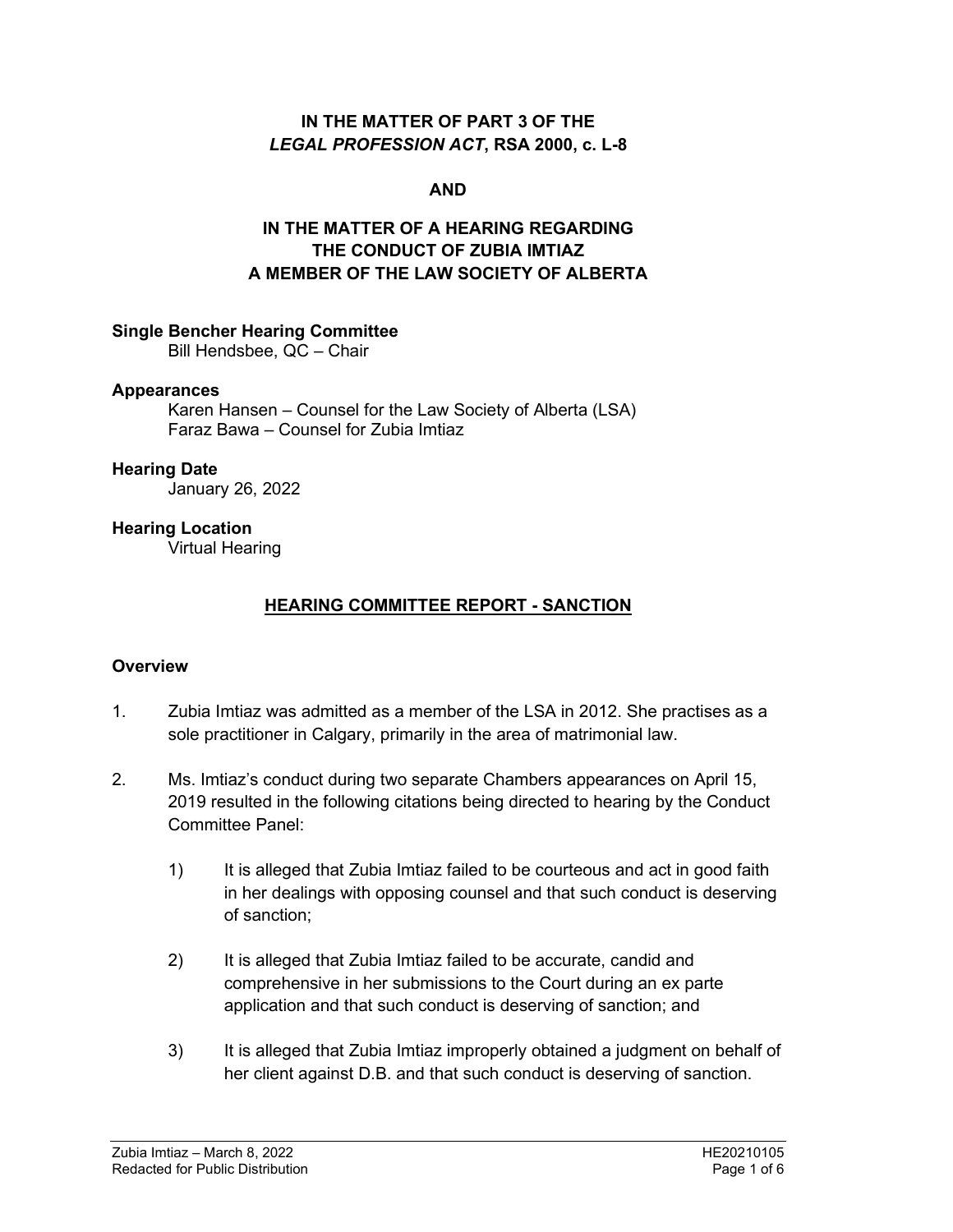- 3. The LSA and Ms. Imtiaz entered into a Statement of Admitted Facts and Admission of Guilt (the Agreed Statement) in relation to Ms. Imtiaz's conduct.
- 4. The Conduct Committee found the Agreed Statement acceptable. Accordingly, pursuant to section 60(4) of the *Legal Profession Act* (the *Act*), it is deemed to be a finding of this Hearing Committee (Committee) that Ms. Imtiaz's conduct is deserving of sanction in relation to all three sanctions detailed above.
- 5. On January 26, 2022, the Committee convened a hearing to determine the appropriate sanction.
- 6. After reviewing all of the evidence and exhibits and hearing the submissions of Counsel for the LSA and Counsel for Ms. Imtiaz, for the reasons set out below, the Committee has determined that the appropriate sanction is a reprimand, a \$2,000 fine and costs in the agreed amount of \$2,500, payable on or before July 26, 2022.

## **Preliminary Matters**

7. There were no objections to the constitution of the Committee or its jurisdiction, and a private hearing was not requested so a public hearing into the appropriate sanction proceeded.

# **Statement of Admitted Facts and Admission of Guilt**

- 8. After the commencement of proceedings in relation to Ms. Imtiaz's conduct, LSA Counsel submitted the Agreed Statement. The Conduct Committee found the Agreed Statement acceptable on September 14, 2021. Pursuant to section 60(4) of the *Act*, each admission of guilt in the Agreed Statement is deemed to be a finding by this Committee that Ms. Imtiaz's conduct is deserving of sanction under section 49 of the *Act*.
- 9. As provided by section 60(3) of the *Act*, once the Agreed Statement was accepted by the Conduct Committee, the hearing into the appropriate sanction could be conducted by a single Bencher. As a result, I was appointed to conduct the sanction hearing.
- 10. The Agreed Statement is briefly summarized below.
- 11. Ms. Imtiaz acted for the owner of a business which had commenced an action claiming amounts owed to it for excavation work it had completed. Ms. Imtiaz was later retained on a limited retainer basis to bring a Summary Judgment application against the corporate defendant, which was represented by counsel.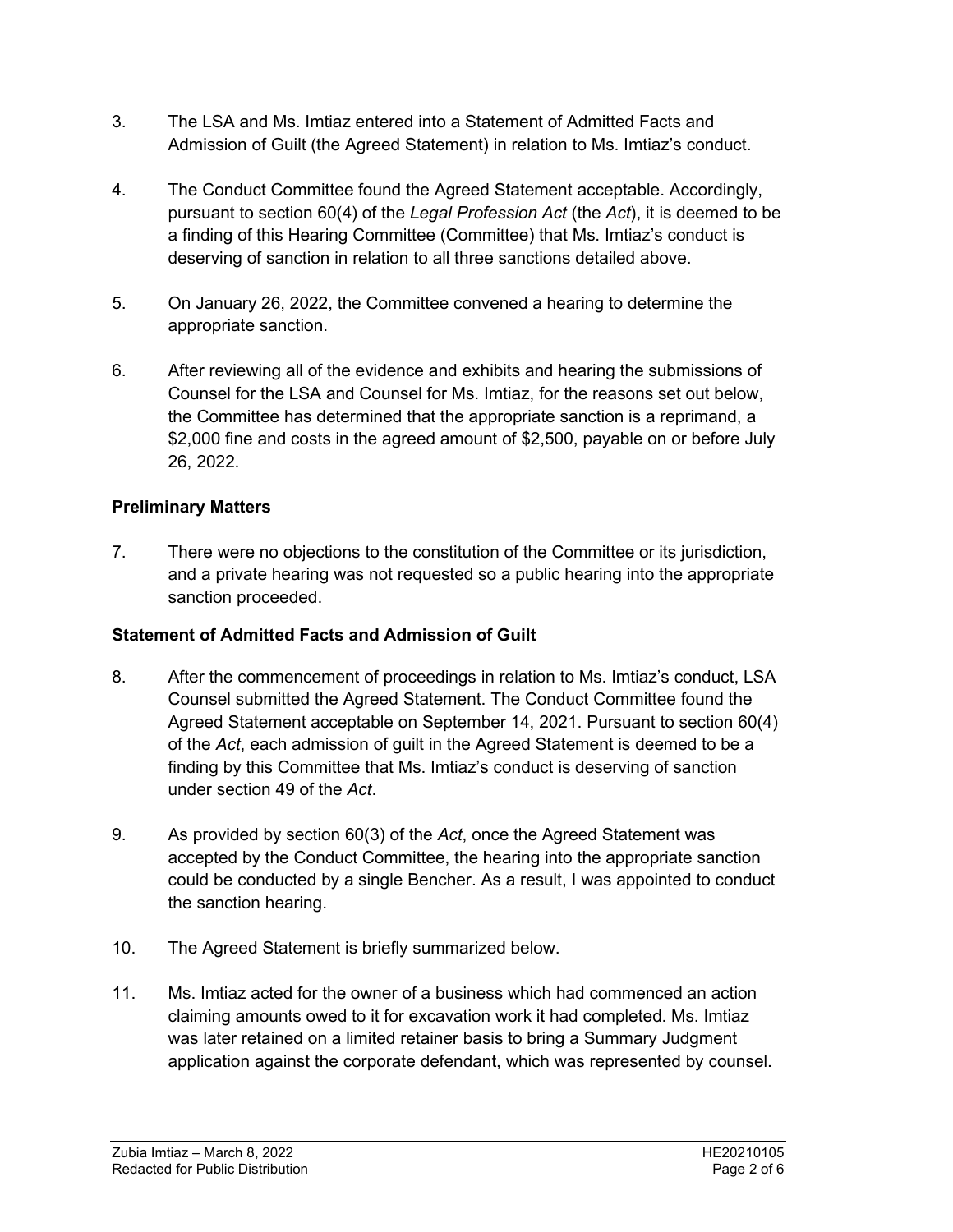- 12. Ms. Imtiaz attended in Calgary morning chambers on April 15, 2019 to seek Summary Judgment on behalf of her client. Notwithstanding that opposing counsel had previously advised Ms. Imtiaz that he was unable to attend on that date as he was booked to attend in court in Edmonton, Ms. Imtiaz proceeded to obtain Summary Judgment. During that application, Ms. Imtiaz advised the Court that she had expected opposing counsel to be in attendance despite her knowledge that he would be in Edmonton on another matter.
- 13. Ms. Imtiaz subsequently drafted, filed and served the Judgment without the involvement of opposing counsel. She then used the Judgment to freeze the bank accounts of the opposing party and to obtain Garnishee Orders.
- 14. When opposing counsel learned of the Judgment, he immediately contacted Ms. Imtiaz to request that she withdraw the Judgment, failing which he would file an appeal. Ms. Imtiaz responded that she was unable to do so as she had been representing her client on a limited retainer and she was not retained to deal with any appeal related matters.
- 15. Ultimately, the Judgment was set aside by the Court of Appeal on May 6, 2020 with the Court concluding that the court below had been misled.
- 16. Ms. Imtiaz's conduct deserving of sanction included, inter alia, the following:
	- 1) She failed to be courteous and act in good faith in her dealings with opposing counsel by:
		- a. Failing to adjourn the Summary Judgment application, as requested;
		- b. Proceeding with the Summary Judgment application knowing that opposing counsel would not be in attendance.
	- 2) She failed to be accurate, candid and comprehensive during the Summary Judgment application by:
		- a. Misrepresenting the reason that opposing counsel was not in attendance;
		- b. Failing to advise the Court of the reason why opposing counsel was not in attendance and that he had requested an adjournment;
		- c. Leaving the Court with the false impression that opposing counsel was expected to be in attendance.

# **Analysis and Decision on Sanction**

17. Counsel for the LSA and Ms. Imtiaz made a joint submission on sanction consisting of a reprimand, a \$2,000 fine and agreed costs in the amount of \$2,500.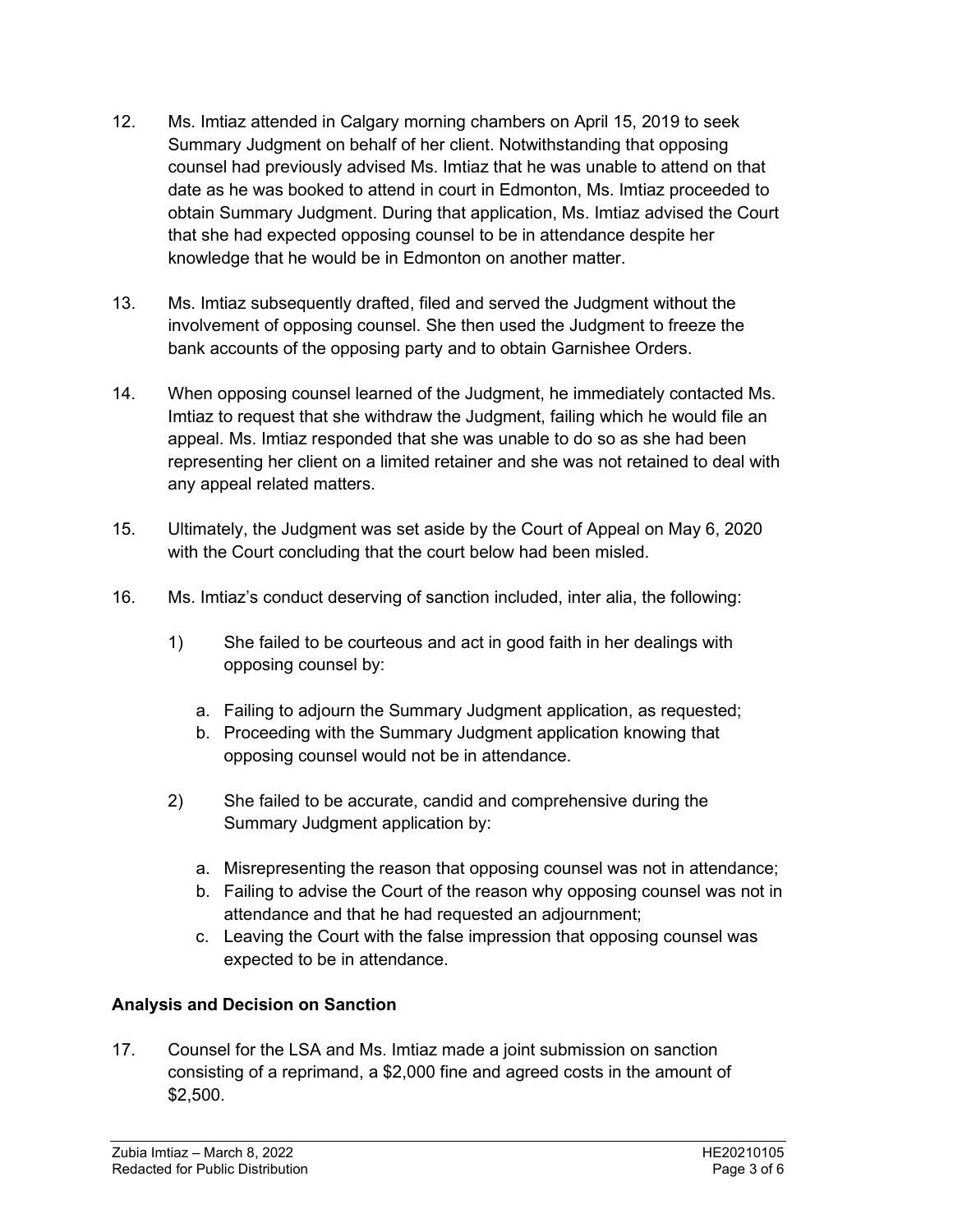- 18. Pursuant to the LSA Pre-Hearing and Hearing Guideline, a hearing committee is not bound by a joint submission on sanction, although it is to be given serious consideration. A joint submission on sanction should be entitled to deference unless it can be shown to be demonstrably unfit or contrary to the public interest.
- 19. The approach taken by both Ms. Imtiaz and the LSA in dealing with this matter through an Agreed Statement avoided an unnecessary contested hearing, witness inconvenience, and increased costs.
- 20. In her submissions on sanction, Counsel for the LSA referred the Committee to *Law Society of Alberta v. Roszler,* 2017 ABLS 5. In that case, the member failed to treat another lawyer with courtesy and failed to be accurate, candid and comprehensive in his submissions to the Court. The member was a senior lawyer with no disciplinary record. The hearing committee in that case agreed to a joint submission on sanction consisting of a reprimand and costs.
- 21. In *Law Society of Alberta v. Zariwny,* [1997] L.S.D.D. No. 158, the member failed to disclose to the Court during an ex parte application that the opposing party was represented by counsel, who had not been given notice of the application. Additionally, the member failed to disclose to opposing counsel that the ex parte order had been granted by the Court. In that case, the member, a senior lawyer with no discipline record, was sanctioned with a reprimand, a \$750 fine and costs.
- 22. Upon considering Ms. Imtiaz's lack of discipline history as well as the joint submission, the Committee found that it was in the public interest to accept the joint submission. The Chair administered the following reprimand to Ms. Imtiaz at the hearing:

The Hearing Guide of the Law Society of Alberta requires that Hearing Committees take a purposeful approach to sanctioning a member who has been found guilty of conduct deserving of sanction. The fundamental purposes of sanctioning are the protection of the public interest and the protection of the reputation and standing of the legal profession generally.

A joint submission on sanction is to be given deference. Your cooperation in proceeding with a joint submission on guilt and sanction has helped to avoid unnecessary hearing costs, as well as avoiding further inconvenience and stress to the parties affected by your actions. I also note that you have entered into Practice Management and that you have been cooperative thus far. In light of these circumstances, this Hearing Committee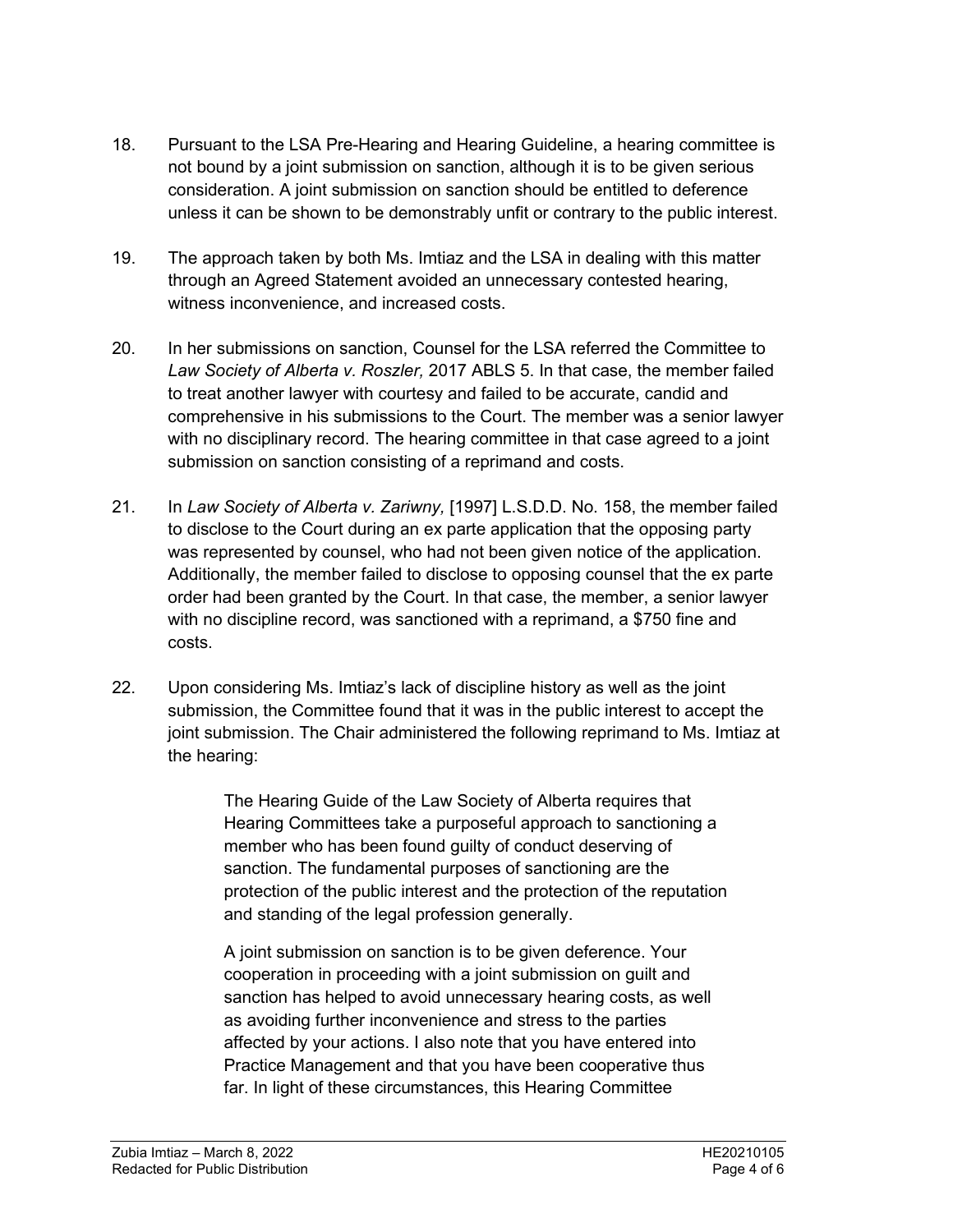concludes that it is in the public interest to accept the joint submission.

I would like to direct your attention to an excerpt from an earlier decision, *Law Society of Alberta v. King*, found at CanLII 2010 ABLS 9:

> A reprimand has serious consequences for a lawyer. It is a public expression of the profession's denunciation of the lawyer's conduct. For a professional person, whose day-to-day sense of self-worth, accomplishment, and belonging is inextricably linked to the profession, and the ethical tenets of that profession, it is a lasting reminder of failure. And it remains a lasting admonition to avoid repetition of that failure.

Ms. Imtiaz, at the time of these events, you were an experienced lawyer, having been called to the Bar in 2012. You should have been aware of the high standards expected of you in making representations to the Court and in your dealings with opposing counsel.

As I have stated, the Hearing Committee notes that you have no previous discipline record with the Law Society. However, as you are aware, as an independent regulator, it is crucial that the Law Society reinforce the obligation that our members have to the public we serve. In this instance, you have damaged your reputation as well as the reputation of the Law Society, and for that you are hereby reprimanded.

We are hopeful that this process has been of some benefit to you. We thank you for cooperating with the Law Society to resolve this matter without the necessity of a full hearing, and we trust that you will apply the lessons learned as a result of this incident going forward.

### **Concluding Matters**

- 23. In addition to the reprimand reproduced at paragraph 21 herein, the Committee also orders that Ms. Imtiaz pay a fine in the amount of \$2,000 and costs in the agreed amount of \$2,500, for a total amount payable of \$4,500. This amount is payable on or before July 26, 2022.
- 24. A Notice to the Attorney General is not required.
- 25. A Notice to the Profession is not required.
- 26. The exhibits, other hearing materials, and this report will be available for public inspection, including the provision of copies of exhibits for a reasonable copy fee, except that identifying information in relation to persons other than Ms. Imtiaz will